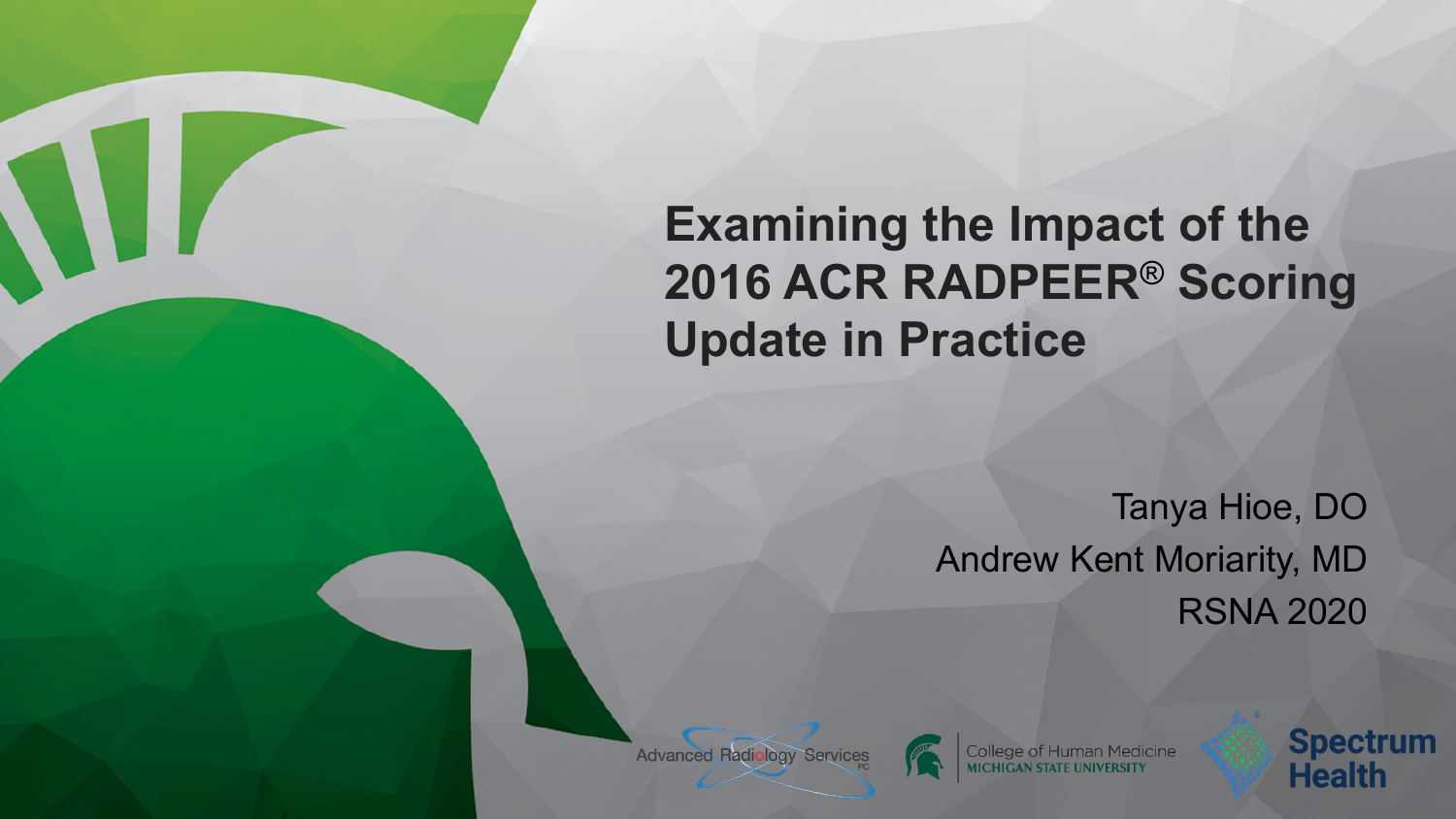

## **Background**

- ACR RADPEER® is currently the leading method for radiology peer review in the United States and uses a numeric score-based approach to assess diagnostic accuracy of imaging reports
- The initial 4-point scale was revised in 2009 with terminology that was considered more widely applicable and outcomes based with a focus on if a diagnostic discrepancy was "clinically significant"
- In 2016, the scale was condensed to a 3-point scale with the goal of facilitating non-punitive learning as recommended by the International Board of Medicine with an expanded focus on discrepancy classification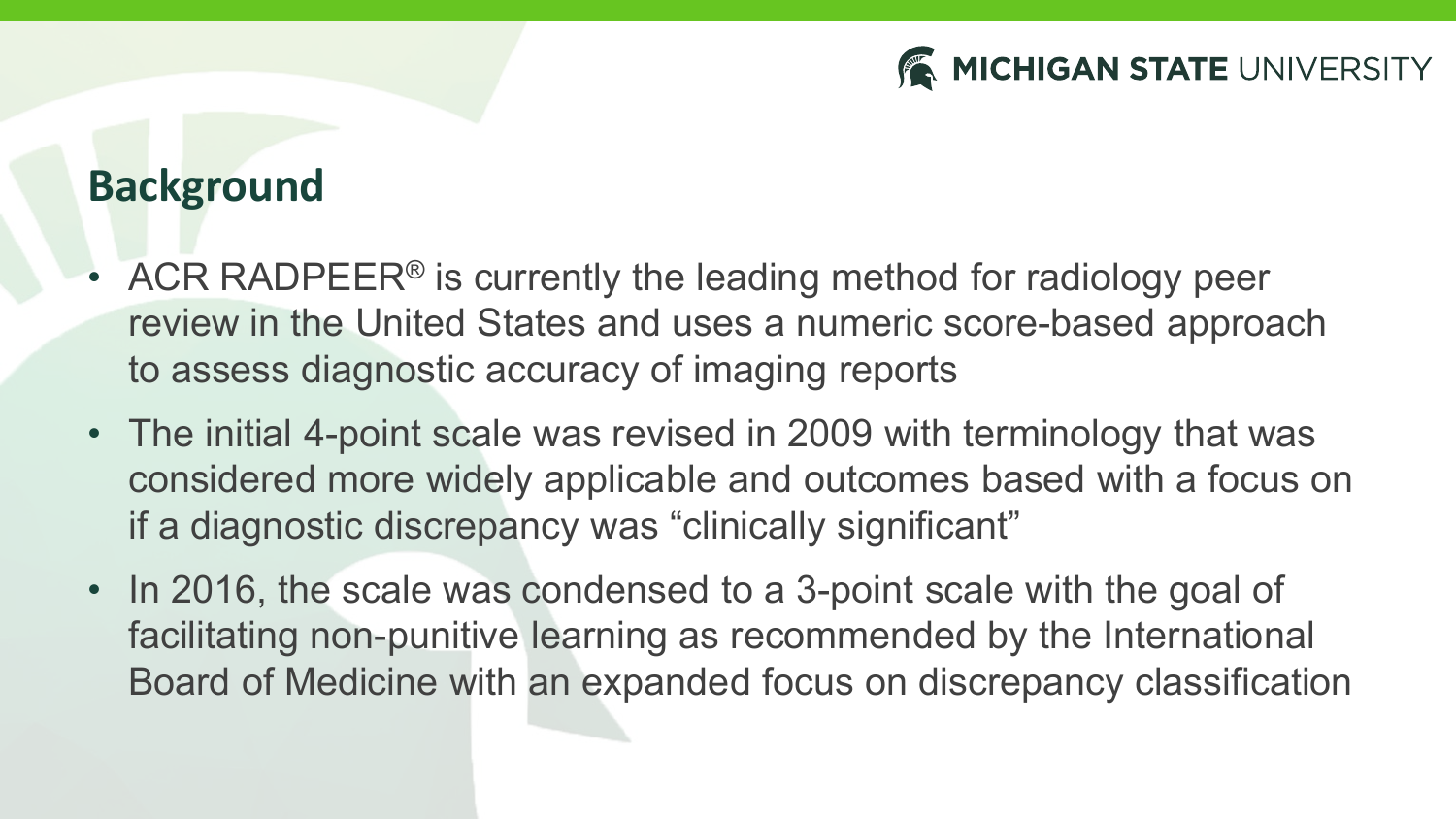

### **Background**

• The purpose of this study was to determine how the 2016 change impacted radiologist-assigned scores before and after implementation of the 2016 changes in a private practice setting

### 2002 RADPEER® Scoring

| <b>SCORE</b>   | <b>INTERPRETATION</b>                                                          |  |
|----------------|--------------------------------------------------------------------------------|--|
| 1              | Concur with interpretation                                                     |  |
| $\overline{2}$ | Difficult diagnosis, not ordinarily<br>expected to be made                     |  |
| 3              | Diagnosis should be made most of<br>the time                                   |  |
|                | Diagnosis should be made almost<br>every time—misinterpretation of<br>findings |  |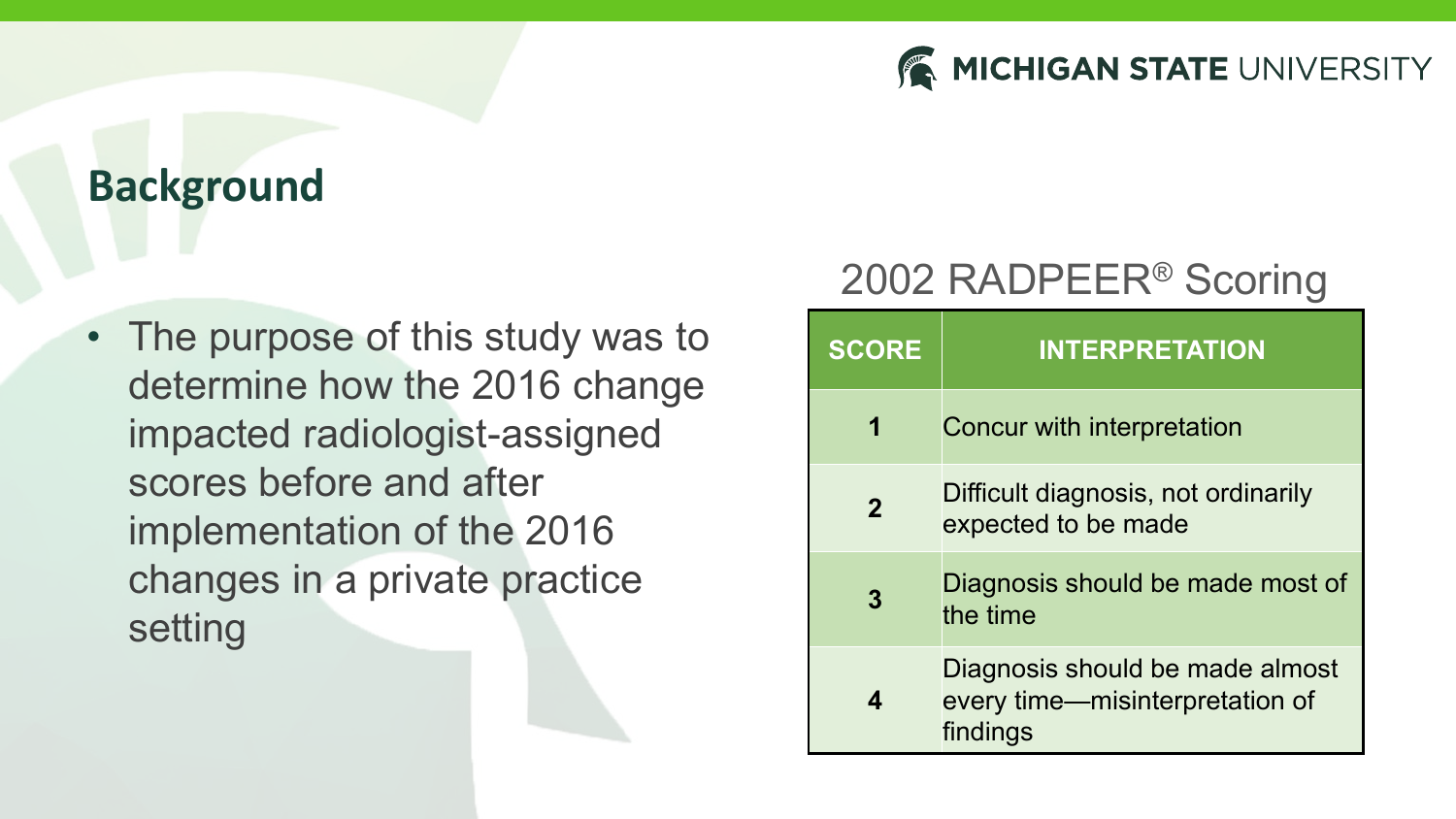

### **Background**

## 2009 RADPEER® Scoring

| <b>SCORE</b>   | <b>INTERPRETATION</b>                                                                                  | <b>MODIFIER</b>                                                                                 | <b>SCORE</b>   | <b>INTE</b>                                           |
|----------------|--------------------------------------------------------------------------------------------------------|-------------------------------------------------------------------------------------------------|----------------|-------------------------------------------------------|
| 1              | Concur with interpretation                                                                             | N/A                                                                                             | 1              | <b>Concur v</b>                                       |
| $\overline{2}$ | Discrepancy in<br>interpretation/not ordinarily<br>expected to made<br>(understandable miss)           | a. Unlikely to be<br>clinically significant<br><b>b.</b> Likely to be<br>clinically significant | $\overline{2}$ | <b>Discrepa</b><br>interpret<br>expected<br>(understa |
| $\overline{3}$ | Discrepancy in<br>interpretation/should be<br>made most of the time                                    | a. Unlikely to be<br>clinically significant<br><b>b.</b> Likely to be<br>clinically significant | 3              | <b>Discrepa</b><br>interpret<br>made m                |
| 4              | Discrepancy in<br>interpretation/should be<br>made almost every time -<br>misinterpretation of finding | a. Unlikely to be<br>clinically significant<br><b>b.</b> Likely to be<br>clinically significant |                |                                                       |

## 2016 RADPEER® Scoring

| <b>SCORE</b>                                                                                                   | <b>INTERPRETATION</b>                                               | <b>MODIFIER</b>                                                                                 |
|----------------------------------------------------------------------------------------------------------------|---------------------------------------------------------------------|-------------------------------------------------------------------------------------------------|
|                                                                                                                | Concur with interpretation                                          | N/A                                                                                             |
| Discrepancy in<br>interpretation/not ordinarily<br>$\overline{2}$<br>expected to made<br>(understandable miss) |                                                                     | a. Unlikely to be<br>clinically significant<br><b>b.</b> Likely to be<br>clinically significant |
| 3                                                                                                              | Discrepancy in<br>interpretation/should be<br>made most of the time | a. Unlikely to be<br>clinically significant<br><b>b.</b> Likely to be<br>clinically significant |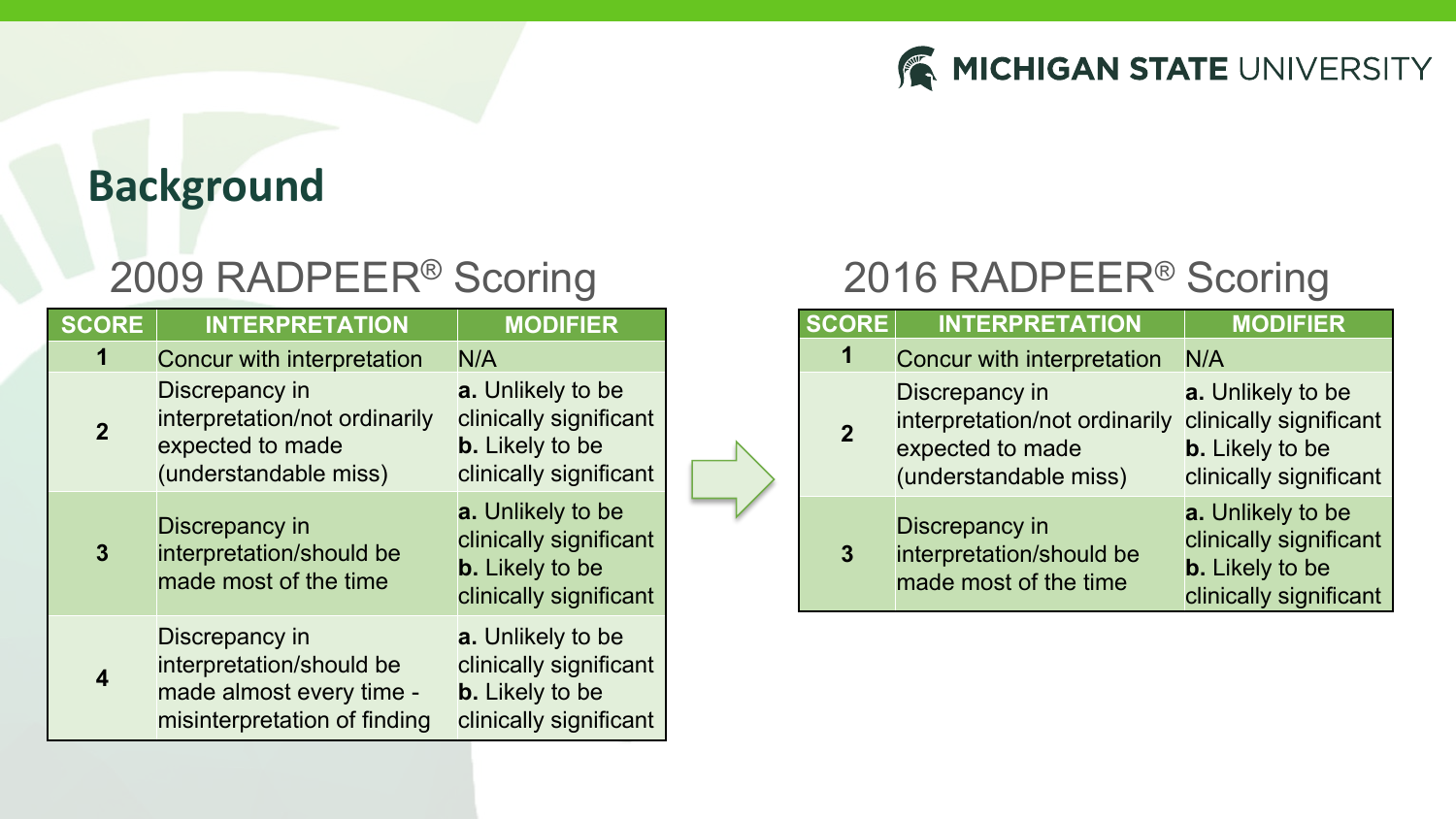

### **Methods**

- Peer review scores for 6-months **before** and **after** implementation of the 2016 RADPEER® score consolidation
- To monitor performance of the scoring during each period, all discrepancy scores >2 during the pre-period and >1 during the postperiod were adjudicated by either the subspecialty section chief or the quality committee chair
- Scores of each category were compared to measure significant change
	- As the revision merged the "3" & "4" categories into a singular "3" category, the prerevision "3" & "4" categories were totaled and compared against the post-revision "3" category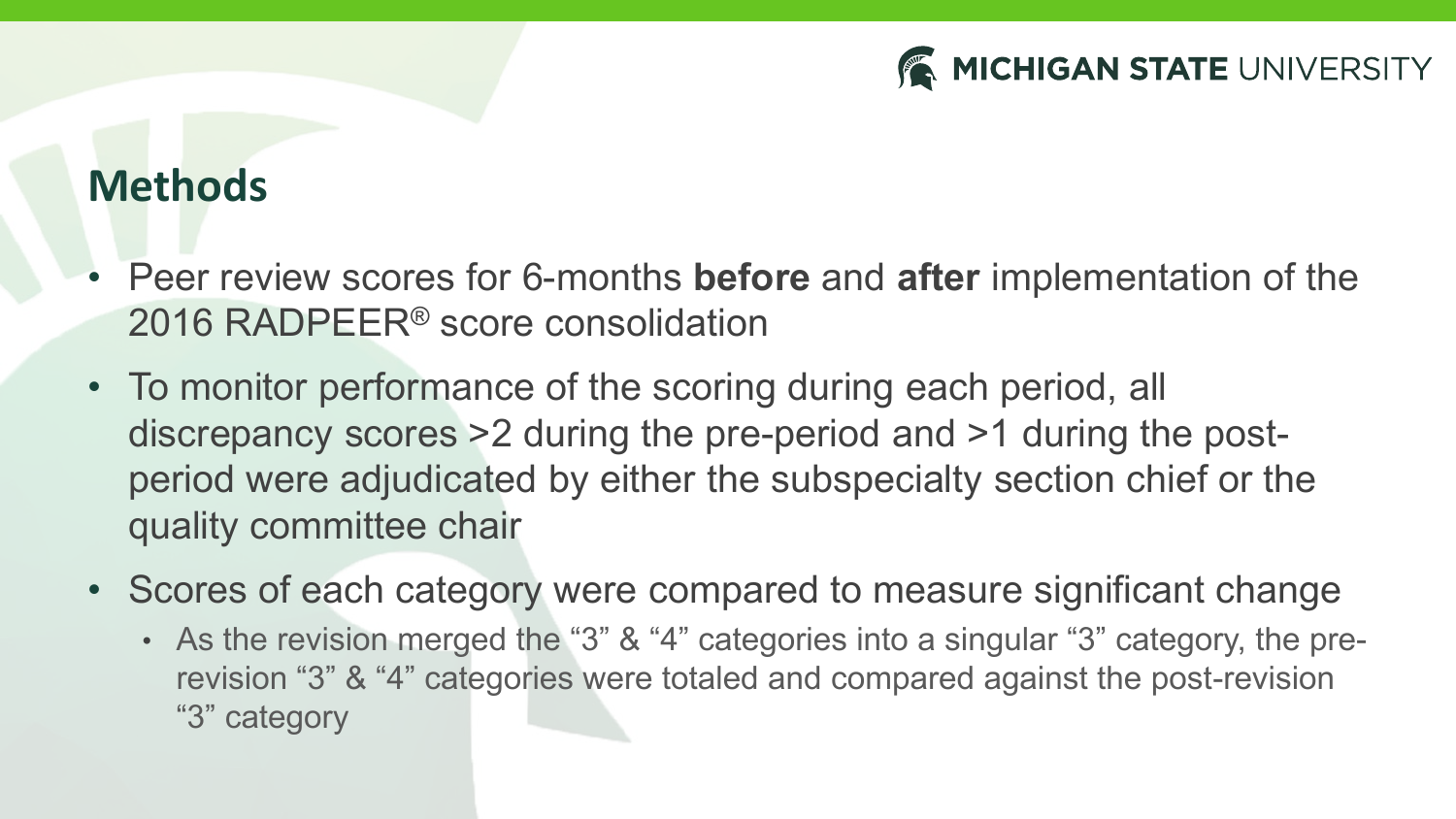

#### **Results**

#### Total number of peer reviews: **21,003**

#### **Pre-Revision (July-Dec 2019)**

# Reviews: **11,498** (55% of total)

| <b>Score</b> | # Cases<br><b>Reviewed</b> | Percentage |
|--------------|----------------------------|------------|
|              | 11,186                     | 97.29%     |
| $\mathbf{2}$ | 284                        | 2.47%      |
| 3            | 24                         | 0.21%      |
|              |                            | 0.03%      |

#### **Post-Revision (Jan-Jun 2020)**

# Reviews: **9,505** (45% of total)

| <b>Score</b> | # Cases<br><b>Reviewed</b> | Percentage |
|--------------|----------------------------|------------|
|              | 9425                       | 99.16%     |
| $\mathbf{2}$ | 63                         | 0.66%      |
|              | 17                         | 0.18%      |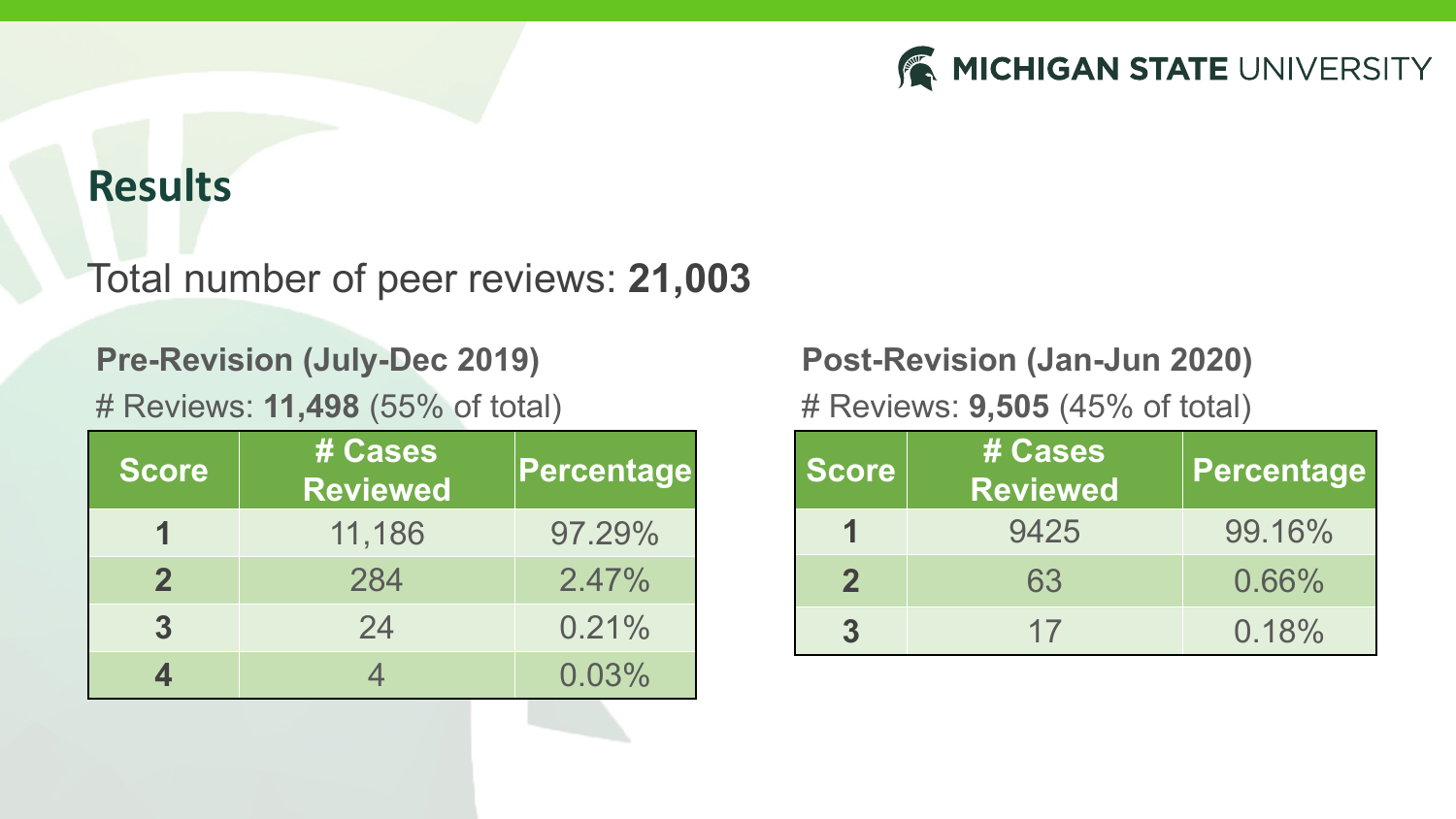

### **Results**

• Score category consolidation resulted in an increased proportion of "1" scores and decreased proportions of "2" and "3" scores

|   |            | Score Pre-Revision %   Post-Revision %   % Change |          |
|---|------------|---------------------------------------------------|----------|
| 1 | 97.29%     | 99.16%                                            | $+1.87%$ |
| 2 | 2.47%      | 0.66%                                             | $-1.81%$ |
| 3 | $0.24\%$ * | 0.18%                                             | $-0.06%$ |

*\*Total of "3" & "4" scores in the pre-revision period*

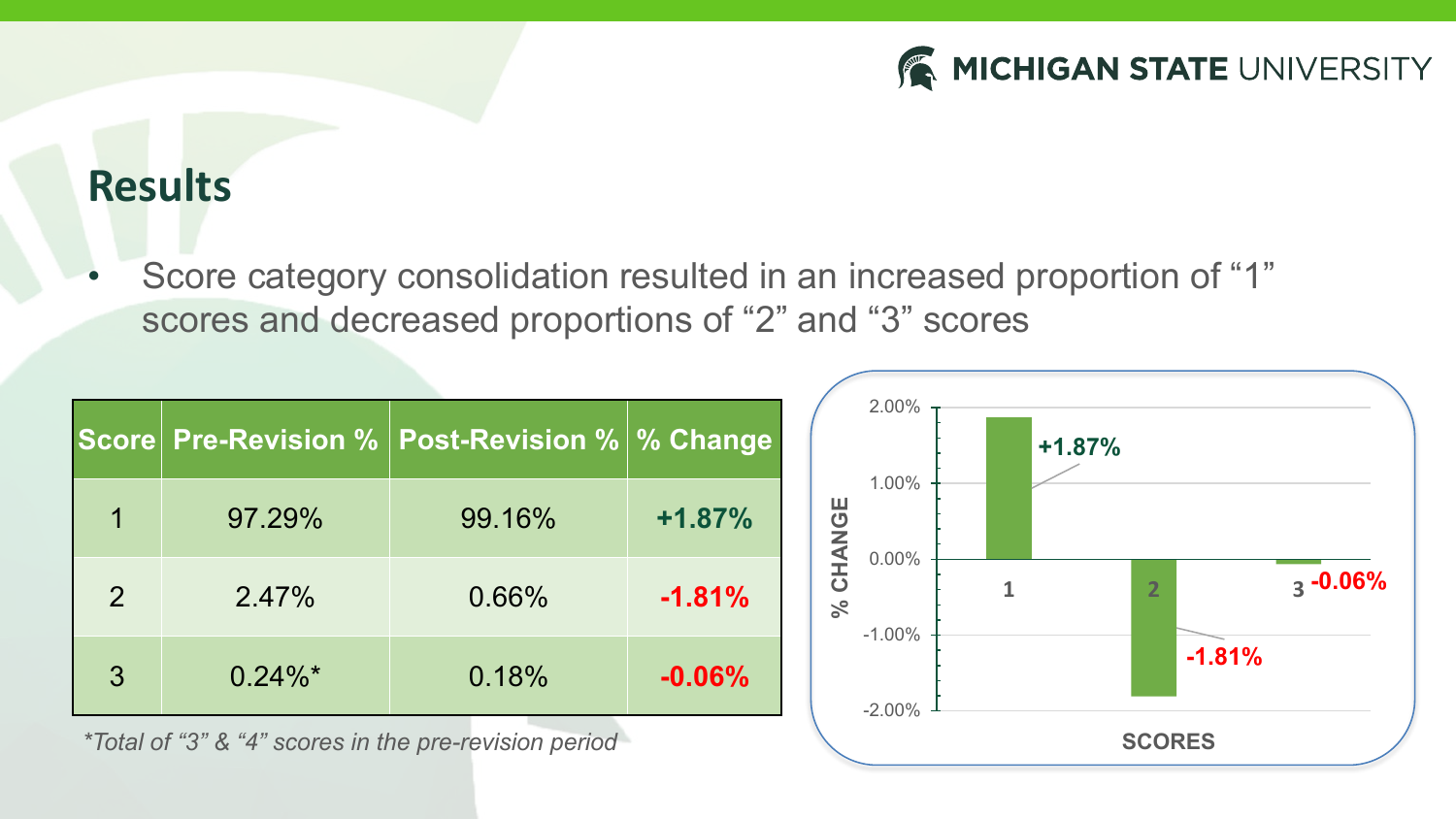

## **Discussion**

- Revision shifted more scores to "1" and away from "2"in the post-revision period
- Although the "3" and "4" scores in the pre-revision were already low, the equivalent scoring was further decreased post-revision
- Comparison across the revised sub-categories of "a" (unlikely to be clinically significant) and "b" (likely to be clinically significant) was not significantly different between the periods
- There were twice as many cases regraded by the subspecialty during the post-revision, 0.5% (48) compared with 0.2% (23) in the pre-revision which may reflect unfamiliarity with the new scoring system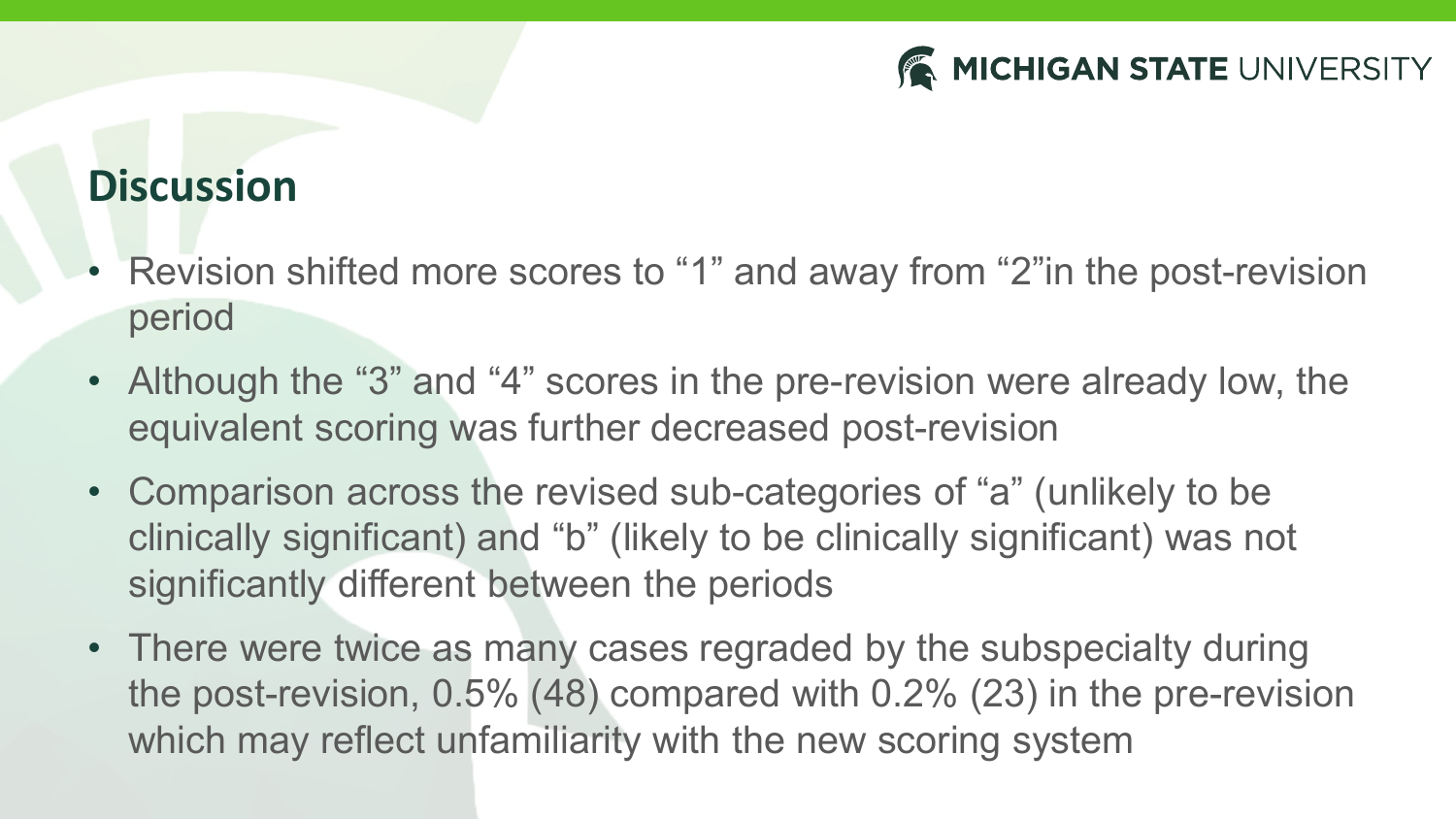

## **Conclusion**

- The updated 2016 RADPEER<sup>®</sup> scoring sought to shift reviewer focus from determining the severity of an error towards nonpunitive peer learning
- In clinical practice, this change resulted in non-significant changes to score classification and did not increase the number of peer-learning opportunities when applied to a randomly selected population of cases
- Future revisions are needed to refine the process in support of peer learning